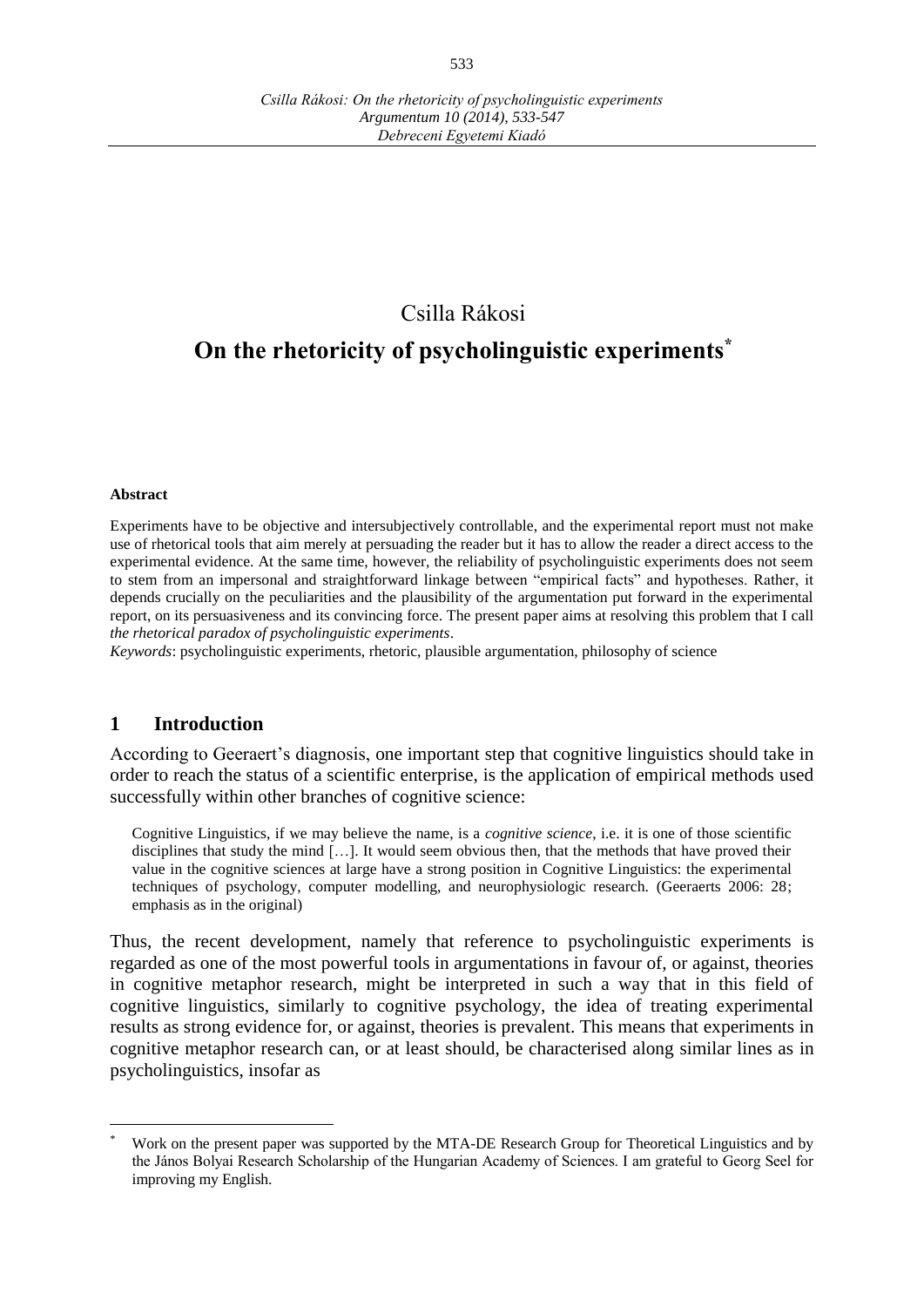[...] there is a common, commonly accepted way in psycholinguistics of settling theoretical disputes: experimentation. Given a number of conditions, experimental results decide between competing analyses, and psycholinguists predominantly accept the experimental paradigm as the cornerstone of their discipline. (Geeraerts 2006: 26)

This authority is usually based on the view that experiments allow for confronting hypotheses of theories *directly* with empirical evidence. In this vein, experiments have to be objective and intersubjectively controllable, and apply feasible, well-established procedures providing completely reliable experimental data:

The conditions that need to be fulfilled to make the paradigm work are in principle simple: the experiment has to be adequately carried out, and it has to be properly designed in order to be distinctive with regard to the competing theories. That is to say, you need good experimental training (knowledge of techniques and analytical tools), and you need the ability to define a relevant experimental design. The bulk of the effort in psycholinguistic research, in other words, involves attending to these two conditions: setting up adequate designs, and carrying out the design while paying due caution to experimental validity. (Geeraerts 2006: 26)

The experimental report has to transmit these characteristics and must not make use of rhetorical tools aimed merely at persuading the reader. From this it follows that the reliability of experiments is supposed to be *inversely proportional* to the rhetoricity of the experimental report.

If, however, we take a closer look at papers dealing with psycholinguistic experiments in cognitive metaphor research, we never actually see the "raw" (numerical) data capturing some observation of linguistic behaviour and a chain of deductively valid inferences leading to the result of the experiment and the latter's confrontation with some hypotheses or theories. Instead, a typical experimental report seems to be a highly complex argumentation which is not strictly deductive. It usually contains, among other things, the following components (not necessarily in this order):

- main tenets, explanatory power, and other strengths of the preferred theory;
- central hypotheses and weak points of the rival theories;
- description of a phenomenon in connection with which the theory and its rivals propose different predictions;
- motivation and description of the experiment to be conducted and conjectures about its outcome;
- details and shortcomings of earlier similar experiments;
- description and results of control experiments aimed at ruling out some known possible systematic errors;
- no "raw data" (individual measurements) at all;
- some excerpts from the stimulus material used;
- type and upshot of statistical analyses;
- presentation of considerations concerning the interpretation and reliability of the results;
- if there seem to be shortcomings in the experiment, then a second experiment is proposed, carried out and its results are analysed, too;
- the impact of the conducted experiment on the theory at hand and its rivals;
- proposals for further inquiry in the given topic etc.

It is plain to see that the relationship between the "raw data" (that is, the complete set of individual measurements) and hypotheses of the linguistic theory or theories at issue cannot be completely reconstructed on the basis of the information provided in the experimental report. Consequently, far from being direct and transparent this relationship is quite fragmentary.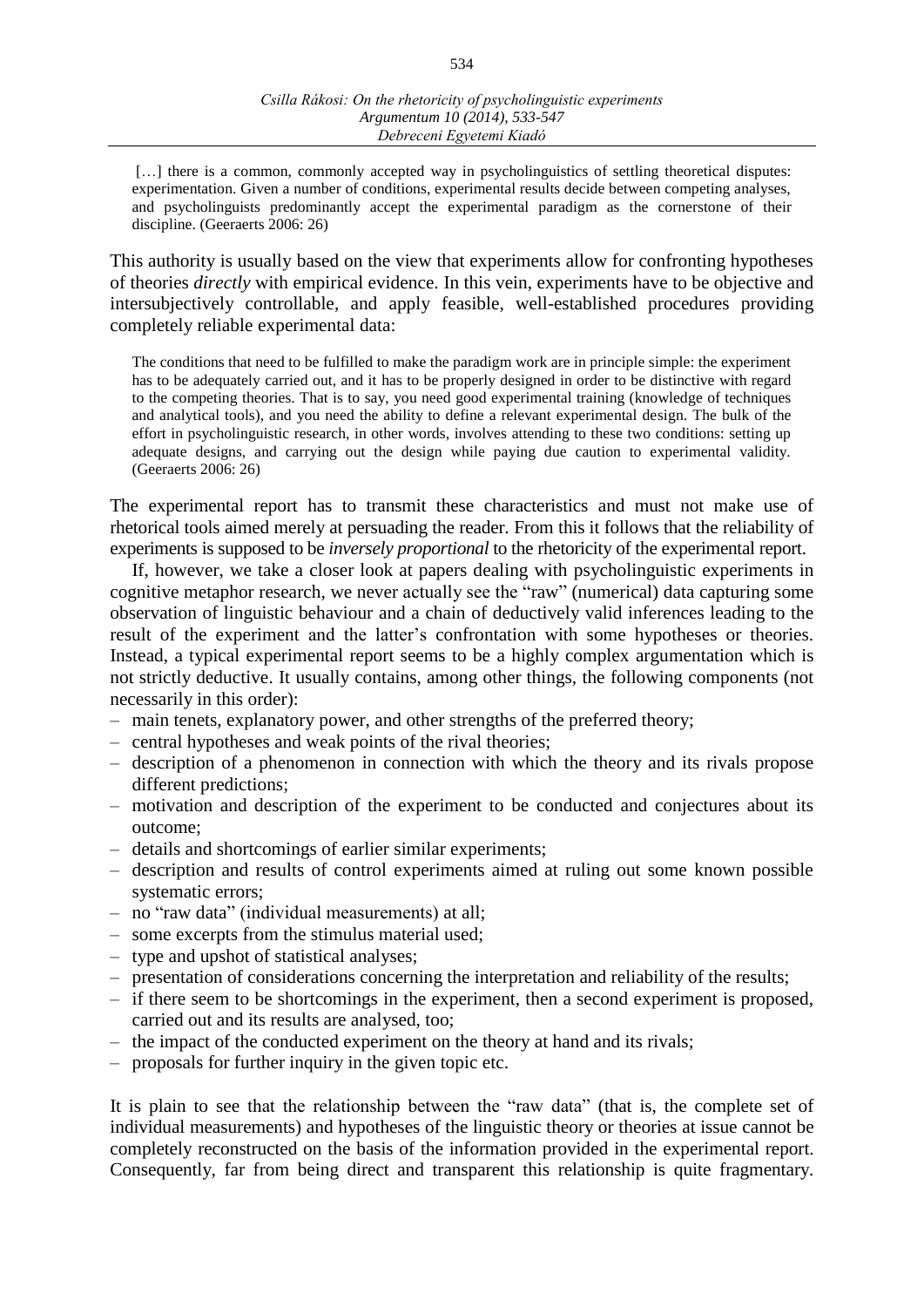Despite this, it is the experimental report on the basis of which one decides whether the given experiment is a reliable data source. Compelling, lucid and reasonable experimental reports are regarded as indications of good, reliable experiments and, conversely, poor, shaky, faulty experimental reports lead to the rejection of the experiment itself as well. Therefore, the authority of psycholinguistic experiments does not stem from an impersonal and straightforward linkage between "empirical facts" and hypotheses. Rather, it seems to depend crucially on the peculiarities and plausibility of the argumentation put forward in the experimental report, on its persuasiveness and its convincing force. From this we obtain that the reliability of experiments is *directly proportional* to the rhetoricity of the experimental report.

Thus, our considerations have led to a paradox:

- (RPE) *The rhetorical paradox of psycholinguistic experiments*:
	- The reliability of psycholinguistic experiments as data sources is both directly *and* inversely proportional to the rhetoricity of the experimental report.

The present paper will focus on the following problem:

(P1) How can (RPE) be resolved?

If we examine the two contradictory members of (RPE), two promising starting points present themselves:

- 1) While the view which considers rhetorical tools unnecessary and worthless is a methodological rule, the opposite view refers to the practice of linguistic research. This should motivate us to raise the question of whether the first view is an *adequate* norm, and, if not, then *under what circumstances* is the practice of presenting the results of experiments in cognitive metaphor research acceptable? That is, the criteria for judging the rhetoricity of experiments should be revealed.
- 2) The two contradictory views use the concept 'rhetoric' in different senses. The first view reduces it to *irrational tricks and manoeuvres*, erroneously claiming that the experiment provides reliable results. In sharp contrast to this, the second view allows room for interpreting 'rhetoric' as *rational argumentation* that may be fully legitimate and should be an important constituent of scientific experiments.

These findings impel us to transform (P1) to (P2):

(P2) What kind of 'argumentation' is allowed in reports on psycholinguistic experiments and what functions does it fulfil?

(P2) is a metascientific problem that, according to the current literature on experiments in the philosophy of science, cannot be solved on the basis of general and abstract, a priori philosophical considerations, but only with the help of detailed analyses and the evaluation of research practice.

In order to provide a possible solution to (P1) and (P2), we will proceed as follows. Section 2 will be devoted to a brief historical overview of the manifold relationship between experiments and rhetoric/argumentation. It will show that the first view, according to which experimental results should be free from any kind of argumentation, is a contingent historical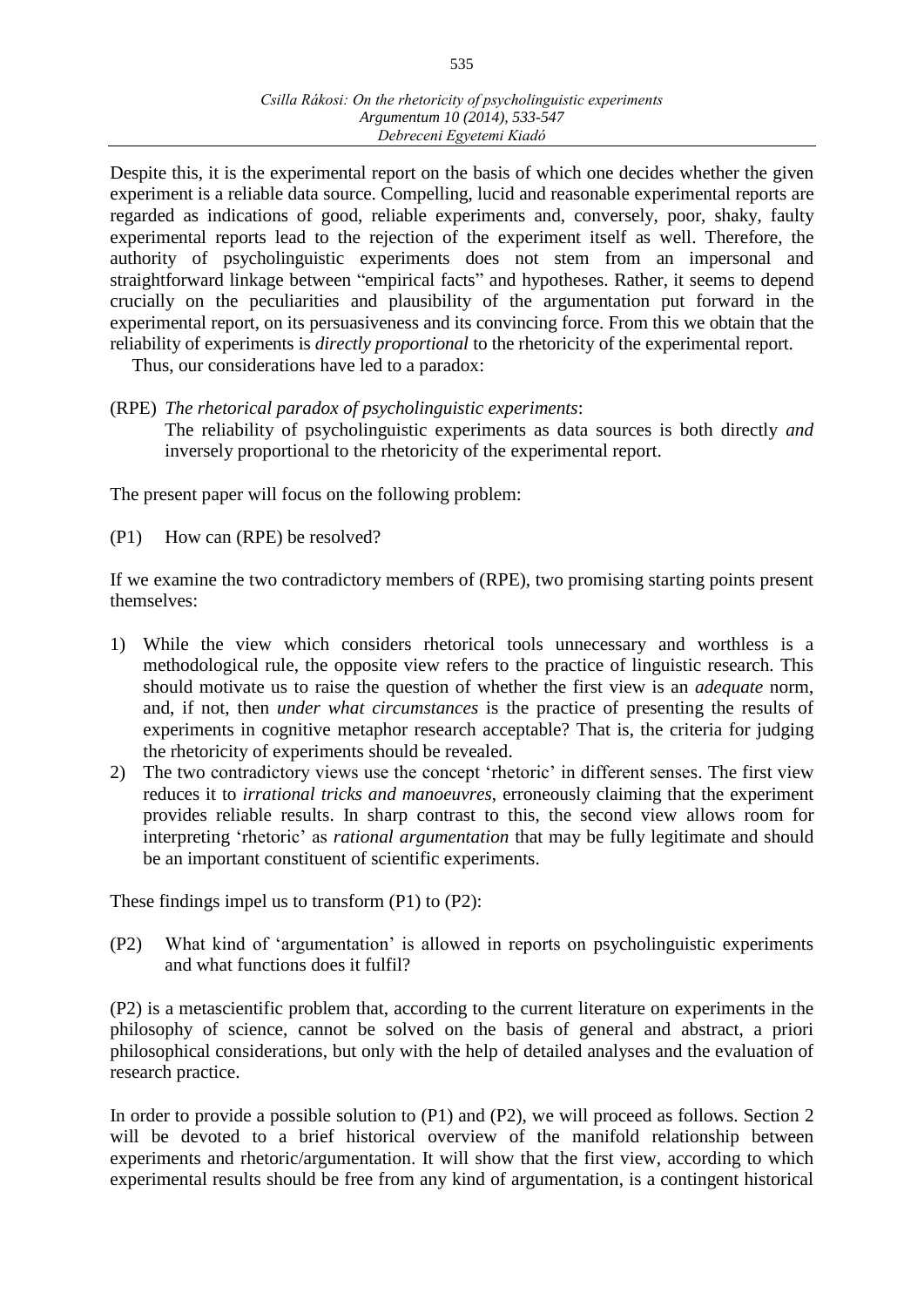product – one of the rhetorical/argumentative practices that were applied to secure the authority of experiments in science. In Section 3, we will outline a metatheoretical framework which can be supposed to solve (P2) and (P1). Finally, in Section 4 we will present our solutions to the two problems.

## **2 A brief history of the relationship between rhetoric/argumentation and scientific experiments**

The argumentative/rhetorical tools<sup>1</sup> applied in experiments as well as the role they fulfil have undergone several changes during the history of science.<sup>2</sup> This is mainly due to the variety of ways in which science has been practised and reflected upon.

Experiments were first applied in the  $17<sup>th</sup>$  century when it became clear that pure reasoning, speculation, passive observation, and reference to ancient authorities or to religious dogmas were no longer capable of providing relevant information about nature. Artificial situations were created, but the usability of experiments and the acceptability of the results were fiercely debated:

The new "experimental philosophy" was greeted with scepticism on two different grounds. Its critics pointed out two difficulties with regard to experimentation. First, in contrast to the phenomena that could be observed with the unaided senses, the phenomena created by experiment were neither familiar nor accessible to everyone. Second, it was unclear why the manipulation of nature by means of instruments would reveal, rather than distort, its workings. Those difficulties were two aspects of the same issue, namely the authentication of experimental results; an issue which had to be resolved before experimentation could become a proper foundation for natural philosophy. (Arabatzis 2008: 160)

Solely to imagine the processes that might take place under the given circumstances was felt to be unsatisfactory. Thus, the authority of experiments had to be secured by the conduct of the experiment, that is, by the replacement of thought experiments by real ones, as well as by diverse *rhetorical tools*. One method was that scientists listed the names of prominent people who had been present at the experiment. Thus, *the authority of the experimenter and the witnesses* played a decisive role in the appraisal of the experimental results. This was, of course, the application of the earlier rhetorical strategy of reference to authorities to the new method. Another strategy, elaborated Boyle, was also a rhetorical tool insofar as he gave a vivid and detailed account of every phase of the experimental process in order to make the reader, as Cantor (1989: 163) coins it, a *virtual witness*. This strategy has a medieval counterpart as well: narratives in medieval chronicles, as Schiffrin (1981: 59) explains, applied the shift to the historical present as an argumentation technique functioning as an "internal evaluation device: it allows the narrator to present events as if they were occurring at that moment, so that the audience can hear for itself what happened, and can interpret for itself the significance of those events for the experience."<sup>3</sup> Nevertheless, the application of this tool was a very important shift in the role of 'witnessing', since the source of the rhetorical power of the experiment was no longer based on authority but on the (real or only conceived) *reproducibility* of the procedure.

A later, far-reaching move was the use of an *impersonal style* by relying on the dominance of mathematical tools, schematisation and formalisation. This was intended to create the impression that the authority of experimental results stems directly from nature, without (subjective) human

 $\overline{a}$ 

<sup>1</sup> In this section, the terms 'rhetorical' and 'argumentative' will be used in a pre-explicative sense.

<sup>&</sup>lt;sup>2</sup> Cf. Cantor (1989: 162ff.), Gooding (2000: 117ff.), Arabatzis (2008: 159ff.).

<sup>&</sup>lt;sup>3</sup> For more on this, see Nagy C. (2014).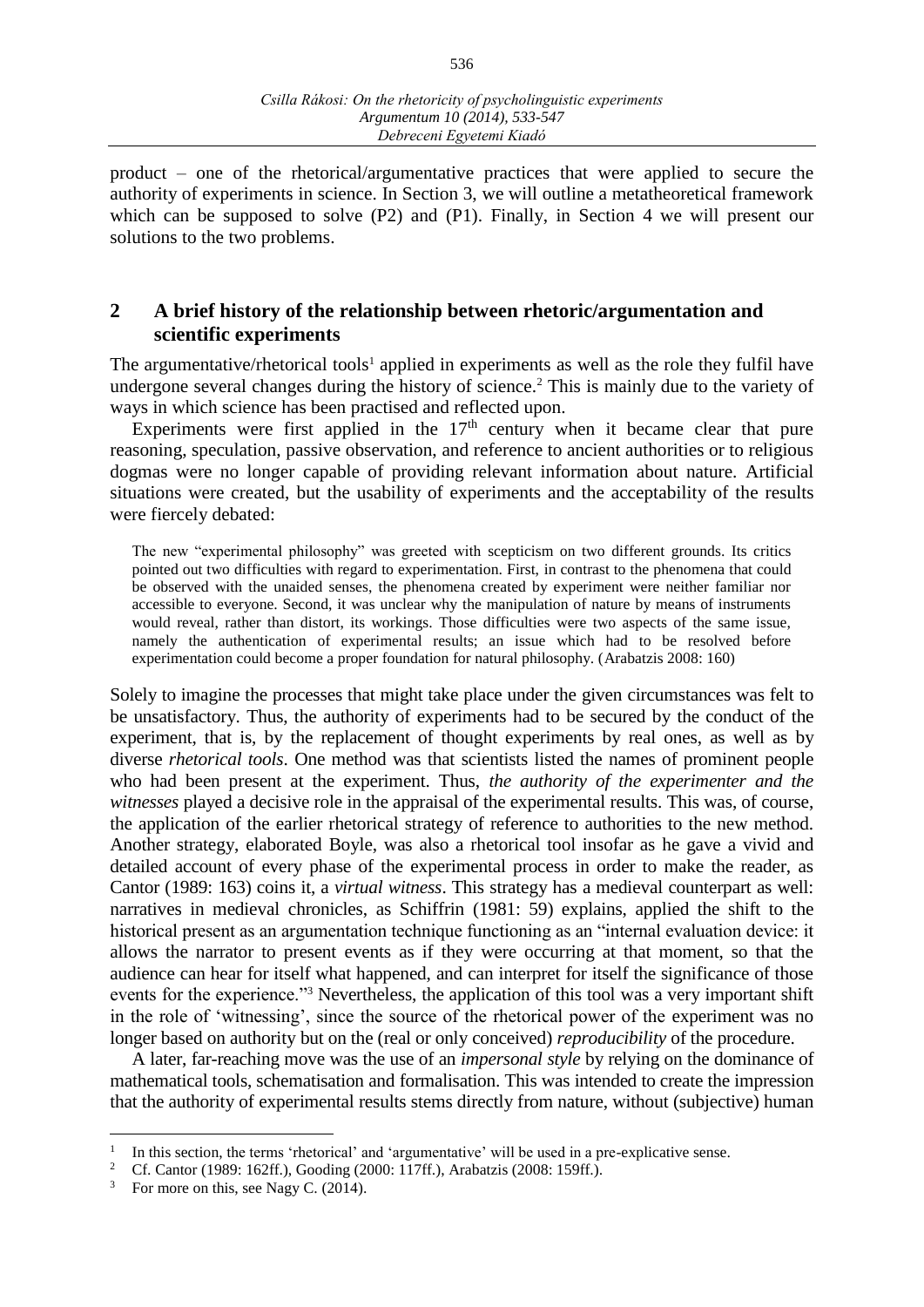intervention and interpretation. This style, however, has also led to *fragmentariness*: several details of the experimental process being dismissed from the experimental report.

Despite this, of course, it was often the case that the presented arguments (calculations, formal/mathematical methods, the experimental design, the interpretation of the results) or the devices applied have been criticised. Therefore, the experimental reports have been also *extended* to new elements such as the identification of possible systematic errors and the description of the measures taken for their prevention, statistical analyses enabling the elimination of effects of unavoidable sources of noise, etc. These arguments have grown in importance and have become regarded as decisive factors in judging the acceptability of experimental results. At the same time, the description of the experimental procedure became more theory-oriented.

Thus, the experimental report is considerably *richer* than the experimental procedure itself was, but, at the same time, it remains strongly schematic and informationally *reduced*. Namely, the experimenter selects the relevant moves and events which are accounted for in the experimental report; she/he has the privilege of deciding what counts as an accidental, contingent mistake which may remain unmentioned and, on the other hand, what has to be regarded as a systematic error that has to be reported together with its correction. A highly instructive and often cited example for the *gap* between the "real" happenings in the laboratory and their accounting for in the experimental report is Millikan's celebrated, historic oil drop experiment:

Yet extant laboratory notebooks also sometimes indicate more interesting mismatches between laboratory practice and published reports. Holton, for example, has drawn attention to Robert Millikan's selection of acceptable results for his oil-drop experiment. During one series of experiments Millikan omitted well over half of his results, retaining data from only 58 drops out of a total of about 140. Against some runs he annotated comments such as "*Beauty*. Publish this surely, *beautiful*", whereas in other cases he dismissed the run with "*Error high* will not use", or some such remark. His reasons for accepting some runs and not others are complex: sometimes parts of this apparatus did not appear to function properly, on other occasions the result was not sufficiently close to the emergent value for *e*, the electronic charge. [...] contrary to the manuscript evidence, Millikan announced in his paper: "*It is to be remarked, too, that his is not a selected group of drops but represents all of the drops experimented on during 60 consecutive days*…". (Cantor 1989: 159; emphasis as in the original)

There are, of course, norms – partly formulated explicitly, partly only implicit – governing experiments as well as experimental reports. The fulfilment of the former, however, cannot be checked directly, but only indirectly, with the help of the latter. Nevertheless, as Cantor points out,

[...] a laboratory notebook and a published journal article are two very different literary forms, serving different purposes and subject to different conventions. The published version should not be viewed simply as a tidied up version of the laboratory notes, since the former contains many conventional elements that would find no place in the latter. The publication is a retrospective narrative, an impersonal, passive reconstruction which draws attention to those theories, tests and data which are considered appropriate for consumption by the scientific community. (Cantor 1989: 160)

This has significant consequences for the evaluation of experiments as data sources. It is the *scientific community* that decides whether the experimental results are reliable and epistemologically useful, that is, whether they can be used for theory testing, explanation, elaboration of new theories etc. This decision is based not on the analysis of the experimental procedure itself but only on the *judgement of the experimental report produced by the experimenter*. From this it follows that the rhetorical power of the latter is a decisive factor in this case, too.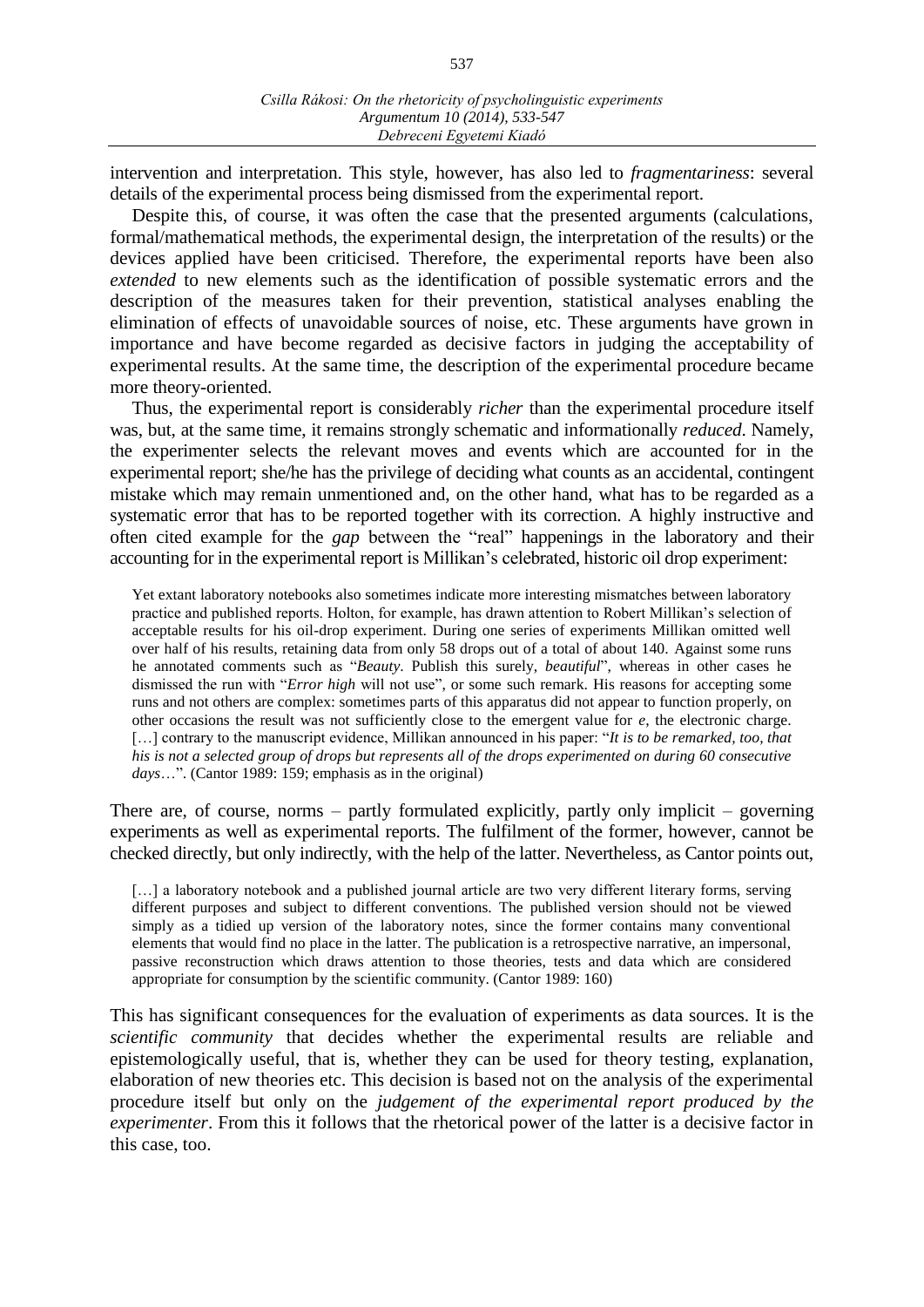Although this historical overview is somewhat fragmentary, it clearly shows that the norms related to the acceptability of experiments have undergone several changes. Moreover, there are different norms in different branches of science which are often contested. The same holds true of the rhetorical/argumentative aspects of experimental reports as well. That is, the structure and the rhetorical/argumentative tools applied in experimental reports are *social products* as well.

At this point, of course, the question arises of whether it is possible to elaborate a metatheoretical model of scientific experiments that is capable of accounting for the relationship between the experimental process and the (argumentative) experimental report. This model has to allow for *an evaluation of the reliability of the experimental process on the basis of the arguments presented in the experimental report*.

## **3 A possible metatheoretical framework**

#### *3.1 Components of the experimental process*

According to current literature on the philosophy of science, experiments are remarkably complex entities. They comprise several ontologically diverse components such as:

- *experimental design*: a comprehensive preliminary description of the process of experimentation – practically, a thought experiment, providing conjectures about the outcome of the experimental procedure;
- *experimental procedure*: a material procedure where an experimental apparatus is set up, and its working is monitored and recorded under controlled circumstances;
- *a theoretical model of the phenomena investigated*: a description of low-level theoretical constructs (phenomena) that may be relevant in judging hypotheses about high-level theoretical constructs or require theoretical explanation;
- *a theoretical model of the experimental apparatus*: explanations about how phenomena are created or separated from the background, which of their properties can be detected with the help of the equipment, and why it can be supposed that the perceptual data produced by the apparatus are stable and reliable;
- *authentication of perceptual data*: evaluation of the outcome of the experimental procedure, and the experimenter's decision as to whether the experimental apparatus has been working properly so that perceptual data (records of measurements, photographs etc.) are stable and reliable; checking of whether sources of noise have been ruled out, or their effect can at least be eliminated with the help of statistical methods;
- *interpretation of perceptual data*: establishing a connection between the perceptual data gained and the phenomena investigated. It has to be decided whether the former are relevant, real and reliable in relation to the latter;
- *presentation of experimental results*: since experiments are not private but public affairs aimed at supplying data for scientific theorising, it is not only the results of the experiment which have to be put forward, but also every element of the experimental procedure that is judged relevant to the evaluation and acknowledgement of the results. Therefore, the experimenter has to present an argumentation that conforms to certain norms. It should contain all information that may have any significance for the scientific community in enabling them to decide whether the experimental results are reliable and epistemologically useful, that is, whether they can be used for theory testing, explanation, elaboration of new theories etc. To this end, relevant pieces of information have to be selected and arranged into a well-built chain of arguments leading from the previous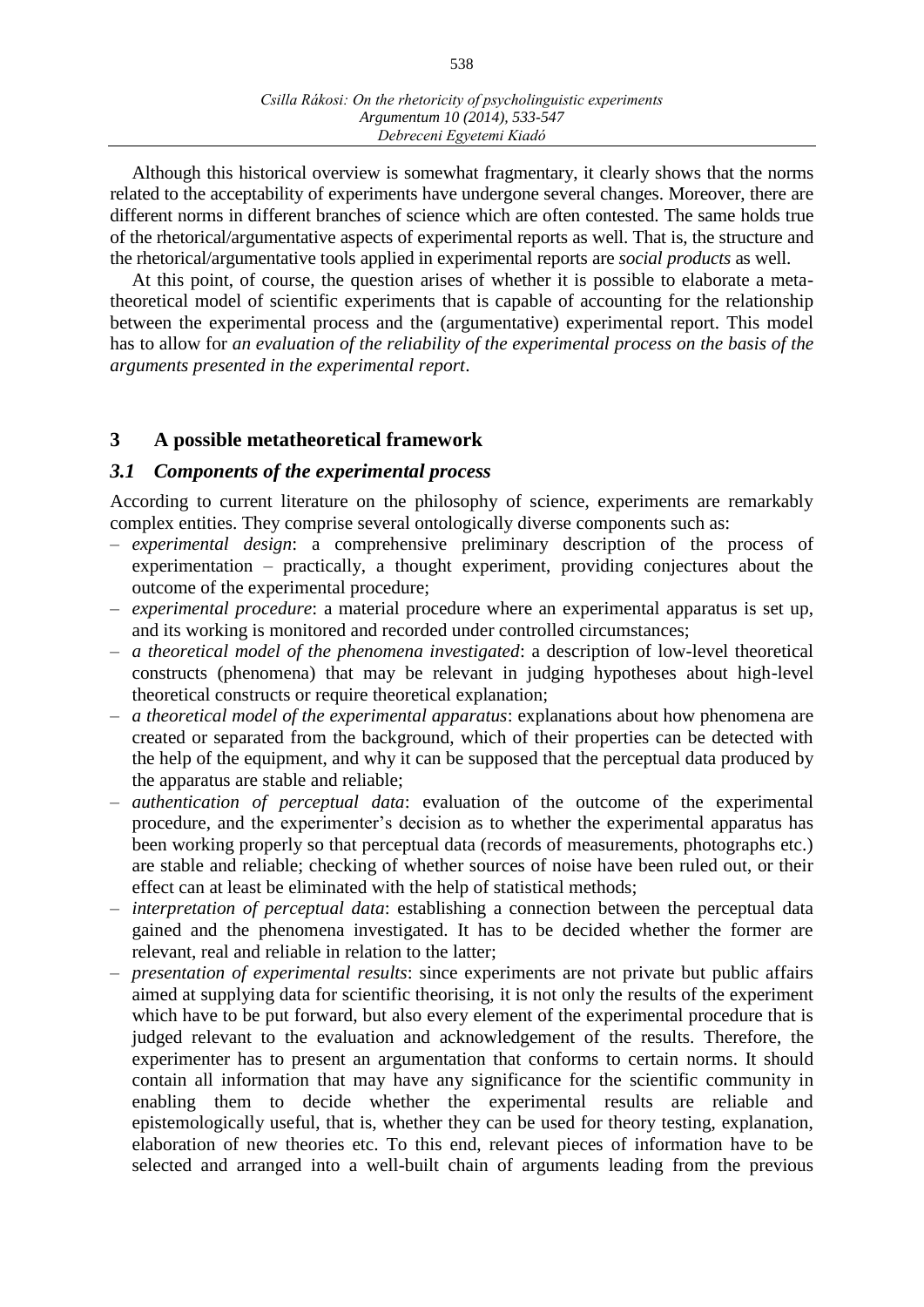problems raised through the description of the experimental design and the experimental procedure to the evaluation (authentication and interpretation) of data. Thus, experimental data should be suitable for integration into the process of scientific theorising.

From this short characterisation it is clear that experiments involve a highly complex network of activities, physical objects, argumentation processes, interpretative techniques, background knowledge, methods, norms, etc. The reliability of the outcome of an experiment depends on the reliability of its *components* as well as the *fit* between them and pre-existing knowledge.

A very important insight of the current literature on scientific experiments is that neither single experiments nor repetitions of the experimentation process are capable of yielding ultimate and unquestionable results. It is not only the previous considerations and the planning of the experiment which are fallible – the control of the experimental process and the evaluation of the results are to some extent unavoidably uncertain as well. Therefore, experiments are *open processes* in the sense that, in possession of new pieces of information, they may be continued, modified, or even discarded.

From this it follows that the experimental process should be viewed as a *search for the best fit achievable* between the experimental design, the theory of the experimental apparatus, the process of experimentation, the perceptual data gained, the authentication and interpretation of the latter, the theory of the phenomenon investigated, etc.<sup>4</sup> To find this fit, one has, in most cases, to *turn back* to earlier stages of the experimentation process and modify some component. Every component can be *revised* and the revisions have to be repeated again and again till there is mutual support among the constituents. See Figure 1.



*Figure 1: The structure of experiments*

 $\overline{a}$ 

See, for example, Pickering (1989), Hacking (1992: 56).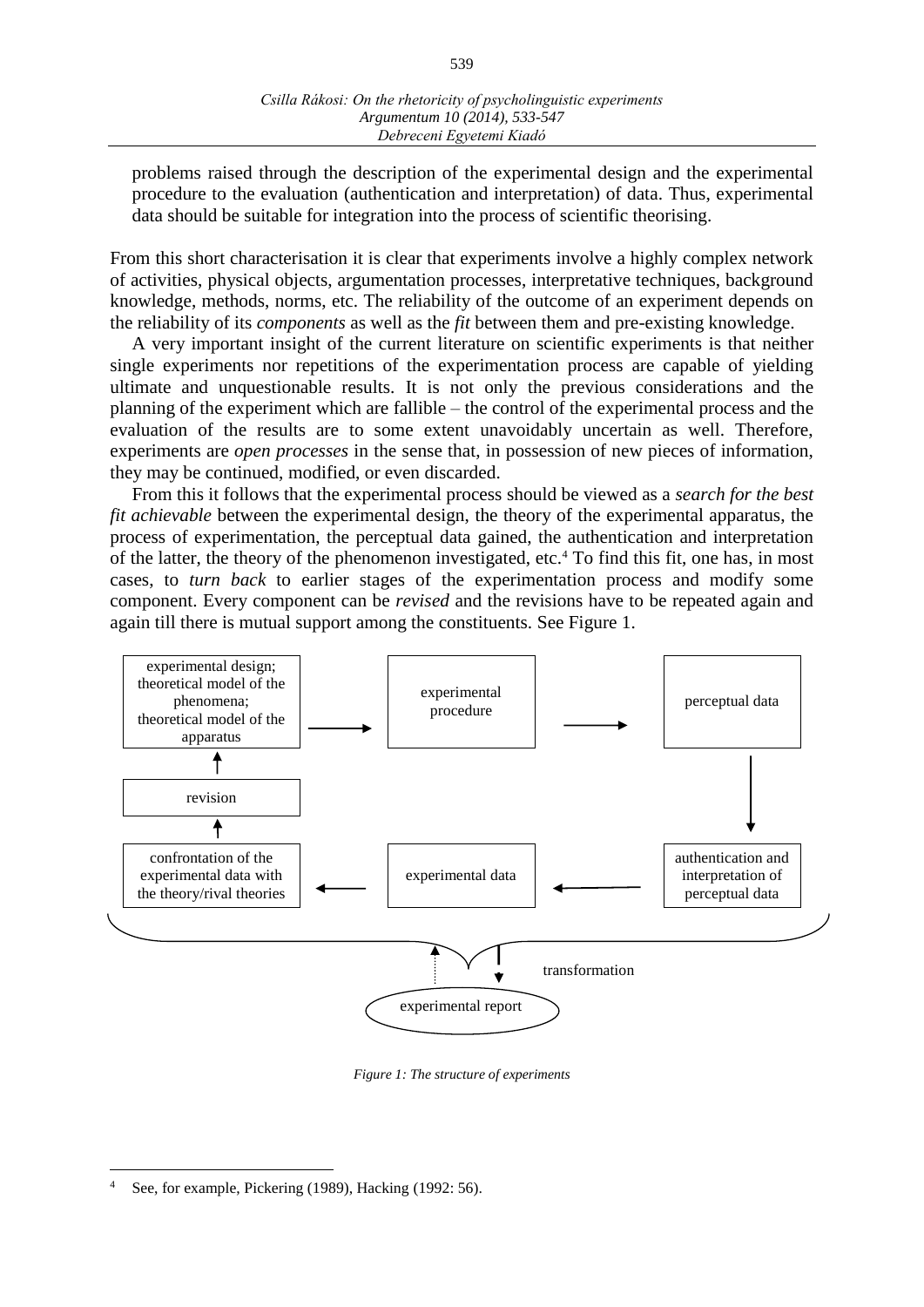## *3.2 Argumentative aspects of experiments*

Let us take a closer look at the process of searching for the best fit among the components of the experimental process *from the point of view of the experimenter*.

Hypotheses used in the experimental design, the theoretical model of the phenomena and of the apparatus make up the starting point of the experimental process. They are not true with certainty but they are supported to some extent by theoretical considerations, by earlier experiments, or are simply (reasonable) conjectures. They allow for a rough estimation of the outcome of the experiment. After the experimental procedure, in possession of the perceptual data, this preliminary guess may be strengthened. Nevertheless, it may happen that the perceptual data cannot be interpreted properly, or they seem to be in conflict with the predictions. In such cases, the reliability of the previously accepted hypotheses also has to be revised.

The interpretation and authentication of the perceptual data may also indicate shortcomings in the experimental procedure, in the experimental design, or in the theoretical model of the phenomena or of the apparatus. Therefore, all facets of the experiment conducted have to be re-examined, and, if it seems to be necessary, control experiments have to be carried out, or the experimental design has to be modified and the experiment repeated. Moreover, even the interpretation or the authentication of the perceptual data itself may be faulty and be in need of modification.

From this it follows that revealing the *connections* between the statements capturing different aspects of the experimental procedure and their *analysis,* as well as the *comprehensiveness* of the checks and cross-checks are of crucial importance.

This characterisation of the experimental process will motivate us to raise the hypothesis that *experiments are cyclic processes organised and conducted by an argumentation process* which tries to clarify the relationship among hypotheses of the experimental design, the theoretical model of phenomena, the theoretical model of the experimental apparatus, the theory under test and its rivals, as well as statements describing the events of the experimental procedure, or which capture the results of the interpretation and authentication of perceptual data etc. This motivates us to modify Figure 1 in the following way.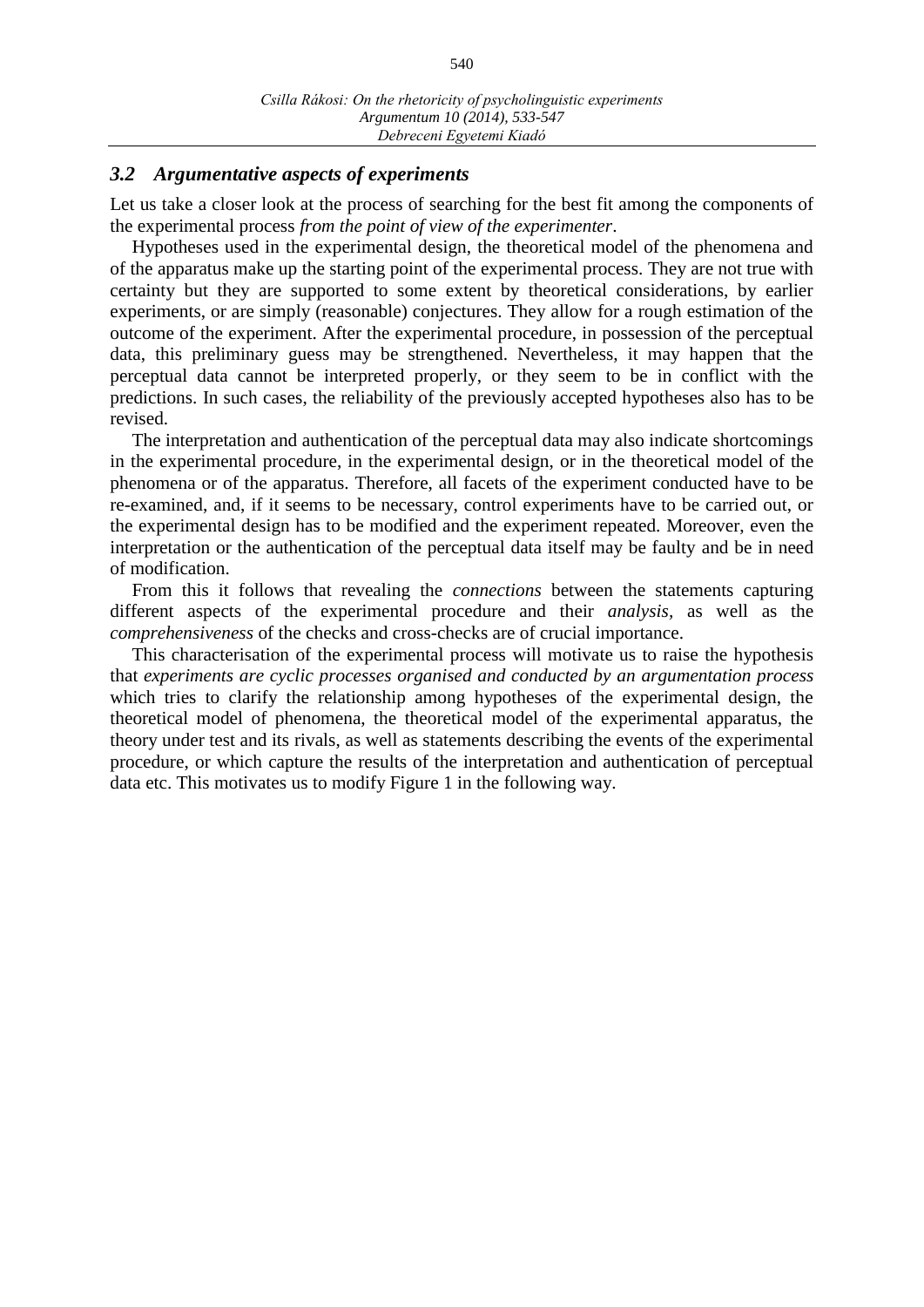

*Csilla Rákosi: On the rhetoricity of psycholinguistic experiments Argumentum 10 (2014), 533-547 Debreceni Egyetemi Kiadó*

*Figure 2: The structure of experiments – revised*

The argumentation process organising the conduct and control of the experiment is a central issue in judging the reliability of the experimental results. This argumentation process does not consist of deductive inferences because it takes into consideration the uncertainty of the statements as well. It is not public; rather, it is a private affair of the experimenters. Despite this, it is indirectly influenced by the public norms applicable to experiments. Thus, experimenters have first to convince themselves of the reliability and acceptability of the outcome of the experiment and, after this, they have to persuade the scientific community as well. This means that the researcher has to transform this *private argumentation process* into a *public experimental report*.

If we turn to the *reader's perspective*, we can establish that the evaluation of experimental results can only start from the experimental report, which is an edited, transformed version of the non-public argumentation process. While the latter is part of an ontologically complex process of scientific experiment, the former is purely argumentative. It is a *mixture*: it contains elements or traces of the original argumentation process as well as the argumentative tools needed to make this reduced set of information coherent, comprehensible and persuasive for the reader.

#### *3.3 Modelling of the argumentative aspects of experiments*

 $\overline{a}$ 

At this point, of course, the question arises of which metatheoretical tool enables us to reconstruct and evaluate the argumentation process which governs the experimental process and the experimental report, as well as the relationship between them. A purely logical analysis would not suffice because it is formal and is not capable of grasping information related to the uncertainty and reliability of statements. This motivates the application of the *pmodel*, elaborated in Kertész & Rákosi (2012).<sup>5</sup>

<sup>5</sup> For further applications of the p-model to experiments, see Rákosi (2011a, b, 2012), Kertész & Rákosi (2012: Part IV), Kertész & Kiefer (2013), Kertész & Rákosi (2014).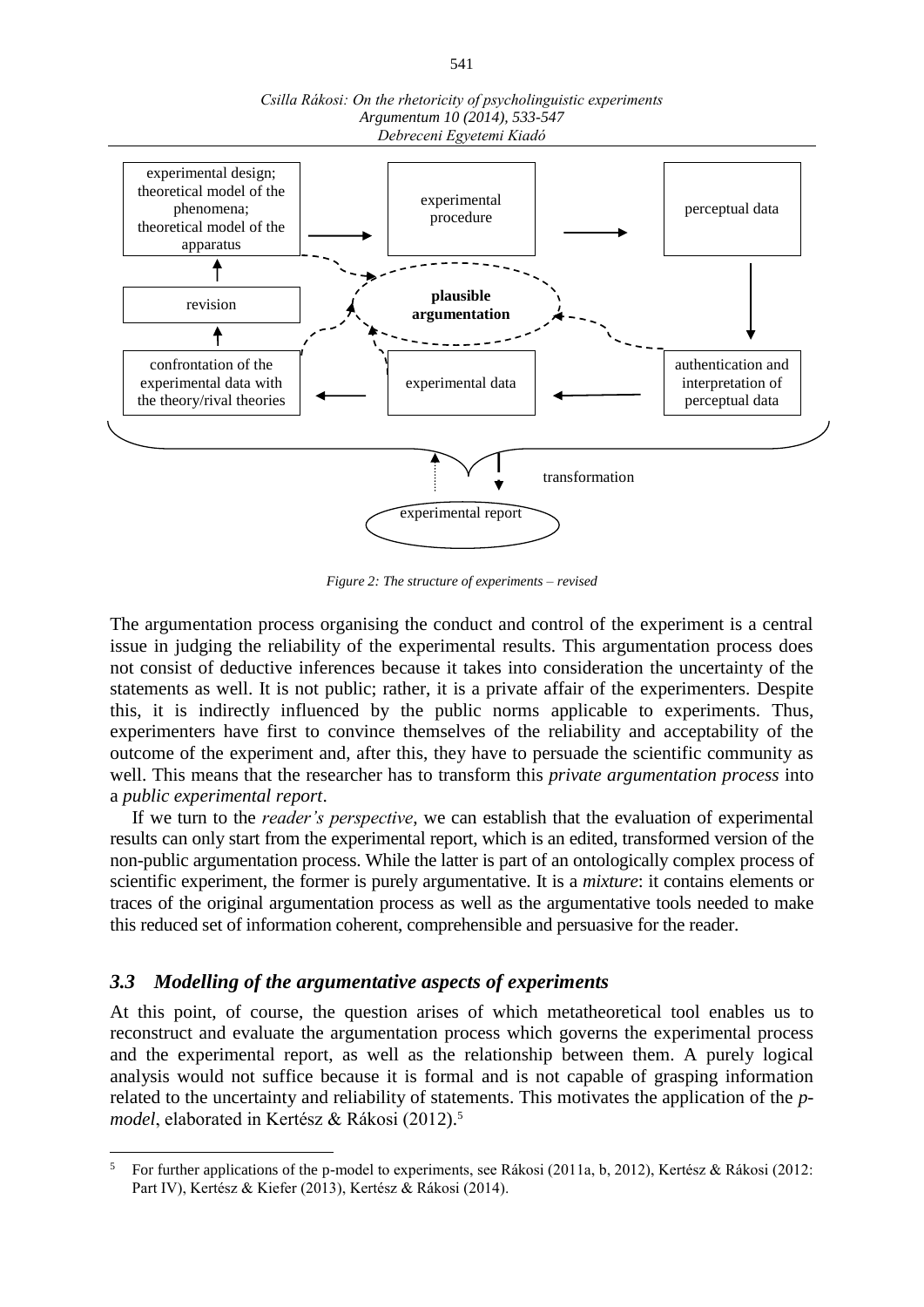### *3.3.1 The uncertainty of information in experiments: plausible statements*

The p-model – following Rescher (1976) – does not interpret scientific hypotheses as propositions but assigns them a structure consisting of an *information content* and a *plausibility value*. The plausibility value of a statement indicates the extent to which its information content is supported, is made reliable by a given *source*, and as a result, to the extent to which we are ready to accept it.

In connection with psycholinguistic experiments, the following plausibility rankings may be applied – of course, this list is only a sample of possible rankings:

- $|p|_D = 0$ , that is, the statement p has neutral plausibility according to the experimental design abbreviated as *D*, if the experimental design does not allow the risk of even a rough estimate for the plausibility of the statement  $p$ , and neither  $p$  nor its negation is supported by *D*;
- $|p|_K = 0.2$ , that is, *p* has low plausibility according to the experimenter's knowledge abbreviated as *K*, if *p* is the experimenters' previous, untested and vague conjecture about the outcome of the experiment;
- $|p|_{E_1} = 0.4$ , that is, *p* has a rather low plausibility according to an earlier experiment abbreviated as  $E_I$ , if  $p$  results from an experiment, but some possible sources of noise which may cause systematic errors have not yet been ruled out with the help of control experiments;
- $|p|_{E_2} = 0.6$ , that is, *p* has a rather high plausibility according to an experiment *E*<sub>2</sub>, if *p* results from a well-designed experiment with a thorough authentication of the perceptual data;
- $|p|_T$  = 0.8, that is, *p* has a high plausibility according to a theory abbreviated as *T*, if *p* is a central, generally accepted hypothesis of the given theory which has already been tested with the help of linguistic, corpus linguistic, psycholinguistic etc. investigations;
- $|p|_M = 1$ , that is, *p* can be regarded as true with certainty on the basis of a mathematical theory *M*, if *p* is a mathematical theorem proven in *M*.

It has to be stressed that low plausibility values do not mean a statement is improbable but rather that it has a relatively small, limited amount of plausibility (reliability, acceptance). In such cases, the source votes expressly for the given hypothesis. If a source is against a hypothesis then it makes its negation plausible and the given hypothesis *implausible* or even false with certainty; that is, in such cases  $0 < |-h|_S \le 1$ .

The concept of 'plausibility value' allows us to represent and compare the acceptability (reliability) of statements such as previous conjectures, perceptual data, experimental data, hypotheses of linguistic theories, hypotheses about linguistic phenomena, etc. The experimenter's hypothesis about the correctness of the experimental design or about the flawless functioning of the measuring devices can also be only plausible but not certainly true. From the experimenter's point of view this means that the non-public argumentation process which organises and conducts the experimental process deals with uncertain, fallible pieces of information. From the reader's perspective this means that the experimental report consists of plausible but, in most cases, not certainly true statements. Moreover, the concept of 'plausibility' makes it possible to compare the plausibility value which can be assigned to statements on the basis of the identification of their source on the one hand, and the value which they receive in the experimental report on the other. If the latter values are higher than the former, then this indicates an unwarranted overestimation of the plausibility of certain hypotheses or data and leads to a fallacious argumentation.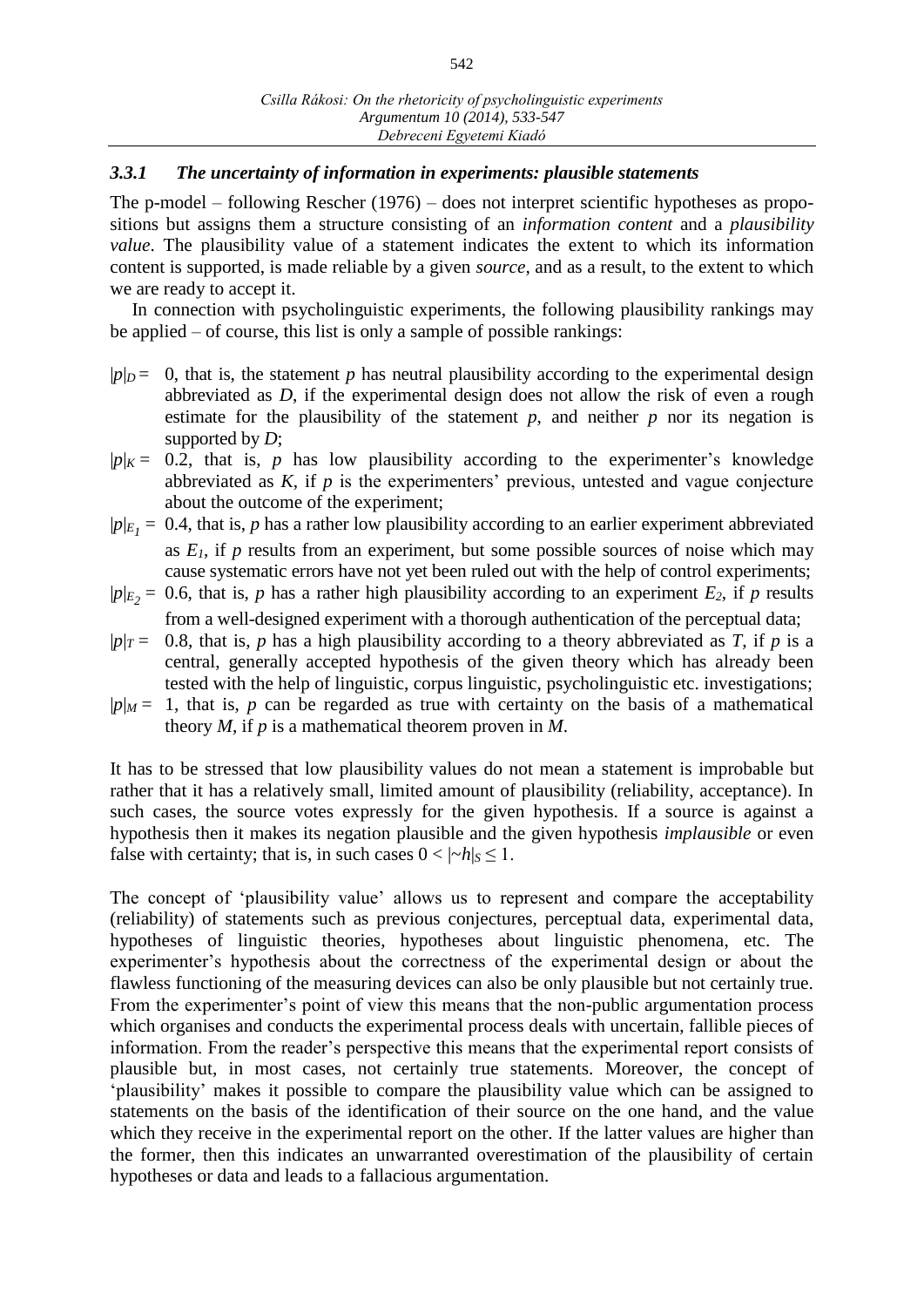## *3.3.2 Sources of plausibility*

We distinguish direct and indirect sources. In the case of *direct sources*, the plausibility of the statement at issue is evaluated with respect to the reliability of its source, as above. *Indirect sources* yield the plausibility value of the given statement on the basis of the plausibility of other statements – that is, via *plausible inferences*. Plausible inferences take into consideration not only the logical structure of the premises and the conclusion but their plausibility values and semantic structure as well. They always rest on a semantic relation: for example, causality, analogy, similarity, sign, necessary or sufficient condition, part-whole relation etc., and are not necessarily deductively valid.

The perfect identification of the direct and indirect sources from which the plausibility of the data and other hypotheses in experimental reports originate makes it possible to check and reevaluate the plausibility of the statements at issue. Specifically, the reconstruction of the plausible inferences (indirect sources) applied in the experimental report may reveal latent background assumptions that are implausible instead of being plausible or of neutral plausibility. It may happen that an inference relies on a hypothesis that is solely a conjecture but which on closer examination turns out to be implausible or false. In such cases the conclusion loses its plausibility as well – and the same holds true of the inferences that made use of the conclusion of this inference as a premise. This kind of reconstruction may be especially useful for the authentication of the perceptual data as well as for establishing a link between the experimental data and the hypotheses of a theory. In both cases the connection between the perceptual data and the experimental data and between the experimental data and theoretical hypotheses relies mostly on deductively invalid plausible inferences that make use of latent background assumptions.

## *3.3.3 Conflicting information in scientific experiments: p-inconsistency*

An important property of the above concept of plausibility is that it allows a statement to be plausible on the basis of some sources and implausible on the basis of others at the same time. Such cases are called *p-inconsistencies*.

Thus, a hypothesis may be made plausible by an experiment as a source but implausible by another one. Similarly, different theories may judge the acceptability of a given scientific claim differently, or an experiment may refute a prediction, etc. – leading to different cases of p-inconsistency.

The decision between conflicting hypotheses cannot be reduced to the mechanical comparison of their plausibility values. Instead, one has to evaluate statements along with the reliability of the sources making them plausible, their relationship to other statements, to the related methodological norms and so on – that is, the system of relations of the rival hypotheses has to be revealed and compared as a whole. Such constellations are called *the p-context*.

According to the p-model, inconsistencies must not be viewed as fatal failures but indications that either the experiment or the theory at issue (or even both) is in need of some kind of modification. Thus, conflicting experimental results, contradictions between predictions and experimental data, inconsistencies between the hypotheses of a theory and the results of an experiment, and other discrepancies among the components of the experimental process are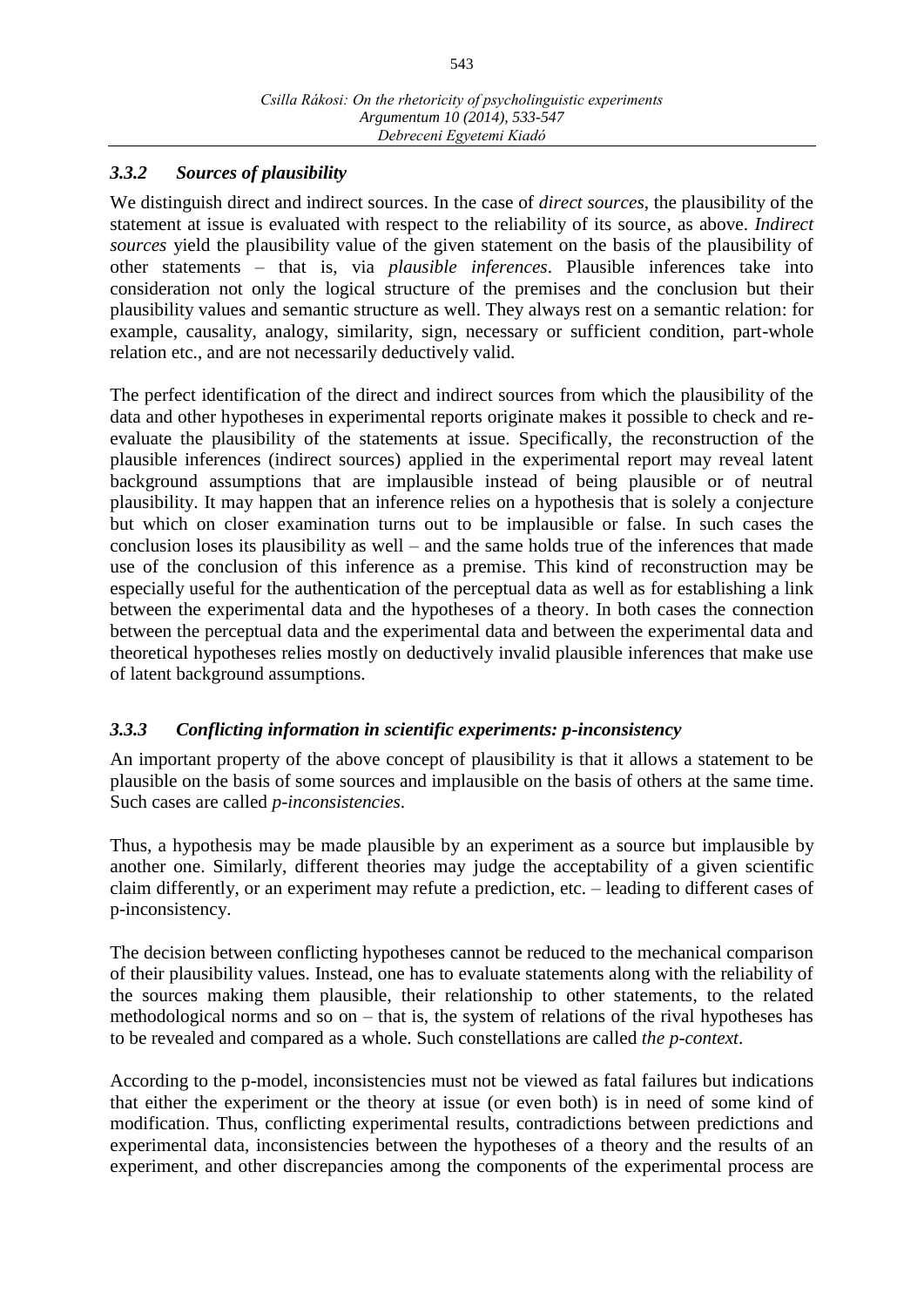concomitants of experiments. Nevertheless, there are always several possible causes of a conflict, whose identification may require several attempts. In most cases, inconsistencies are not resolved by simply giving up one of the conflicting statements but more comprehensive revisions are needed that may affect further components of the experiment as well.

#### *3.3.4 Solutions and the resolution of p-inconsistencies*

In order to resolve a p-inconsistency, one has to *re-evaluate* the p-context. A *solution of a pinconsistency* is achieved if a p-context has been arrived at in which (a) the statement in question is unanimously supported or opposed by the sources – that is, it has become either plausible or implausible (or even certainly true or false) on the basis of *all* sources in the given p-context –, or (b) the statements causing inconsistency are represented separately and this separation is systematic and well-motivated.

It is possible, however, that a p-inconsistency has several solutions. This necessitates the introduction of the notion of the *resolution of a p-inconsistency*. This means that one finds a solution of the given p-inconsistency which is, when compared with other solutions, the best on the basis of a particular set of accepted criteria, and according to the information available for us in the given p-context. It may be the case, however, that in a given information state one can only show that for the time being there is no resolution achievable.

It is of vital importance that inconsistencies are not put aside without finding a solution which makes it possible to separate the conflicting statements, at least provisionally. Instead, one has to try to elaborate and compare as many solutions as possible in order to find the best solution available under the given information state.

The reliability of an experiment as a data source is largely determined by careful and strict identification of the inconsistencies among its components, by the number, variety, and comprehensiveness of the investigated solutions as well as by the choice of the resolution of the conflicts revealed during the experimental process. Since the p-model describes several strategies of inconsistency resolution, its application may contribute to the elaboration and conduct of better experiments in linguistics.

#### *3.3.5 Cyclic revisions in scientific experiments: plausible argumentation*

To achieve the solutions or the resolution of a given p-inconsistency, one needs a *heuristic tool*  that makes it possible to re-evaluate the p-context and to find and compare the solutions to its problems. This heuristic tool is what we will call *plausible argumentation*. In simple terms, plausible argumentation is the transformation of a problematic p-context into one that is no longer (or at least, less) problematic. This involves the successive re-evaluation of a problematic p-context by the elaboration of possible solutions to its problems, the evaluation of the alternative solutions and the comparison of the latter. Its aim is the detection of all available solutions and the decision as to which of them is to be accepted as the resolution of the given p-problem.

The above characterisation of plausible argumentation indicates that the argumentation process is basically not linear but *cyclic*, because the re-evaluation of a problematic p-context usually does not lead immediately to an unproblematic one but may raise new problems. This may require the revision of previous decisions, the assessment of other alternatives etc. Therefore, throughout the argumentation process one returns to the problems at issue again and again, and re-evaluates the earlier decisions about the acceptance or rejection of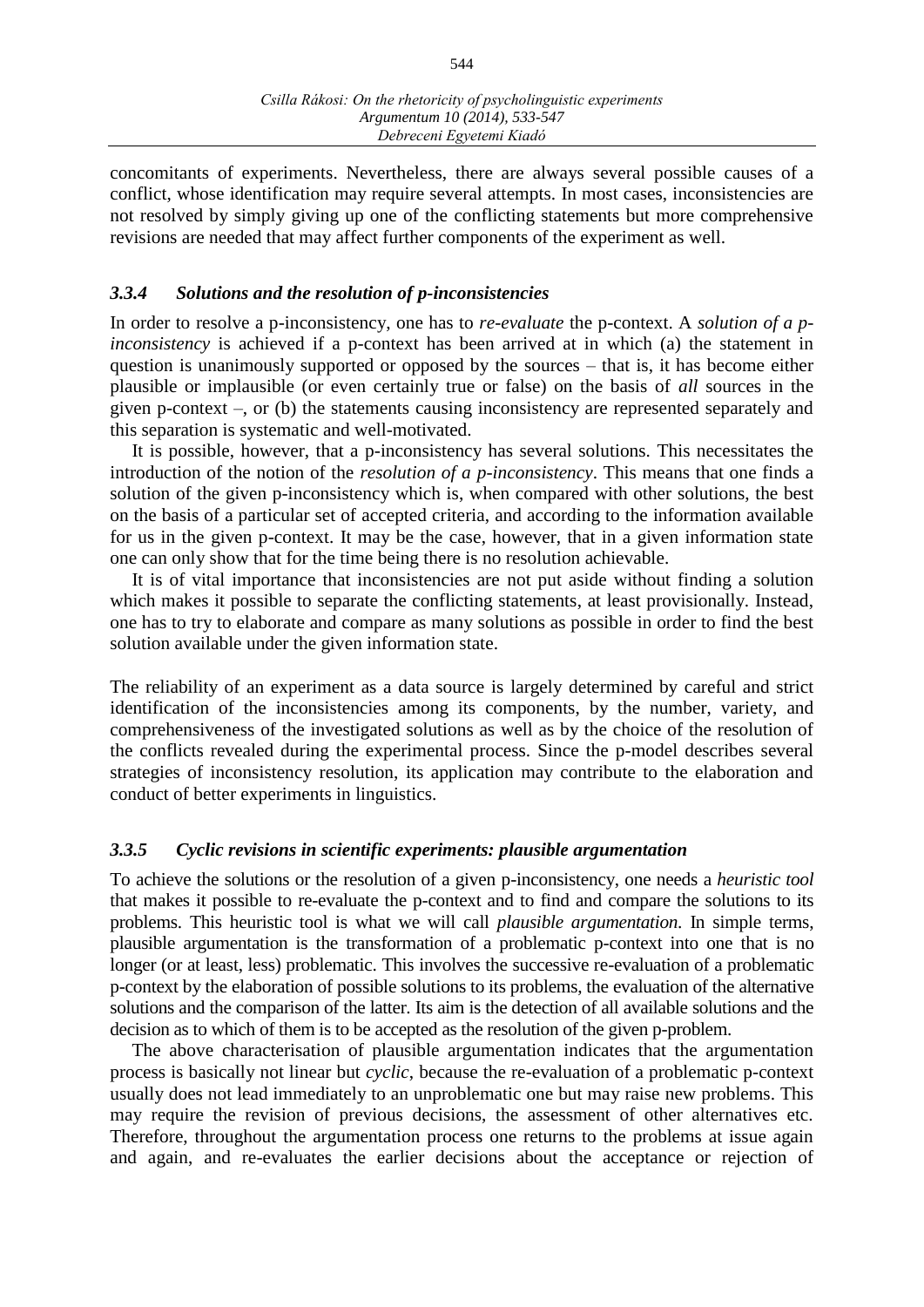statements, the reliability of the sources, the plausibility values of the statements, the workability of methodological norms, the conclusions previously reached by inferences etc.

The p-model's concept of 'plausible argumentation' allows us to interpret both the argumentation organising and conducting the experimental process and the experimental report as pieces of plausible argumentation. The experimental report should not simply summarise and make public the results of the former but make it possible for the reader to continue the non-public argumentation process. That is, a good experimental report is informative enough to allow the reader to add new argumentation cycles to the non-public argumentation process.

Thus, for example, the reliability of an experiment crucially depends on the question of to what extent the experimental data may be supposed to be free of systematic errors. In experiments on metaphor processing, by the application of an offline measure, participants might have made use of conscious strategic considerations distorting the results, or semantic priming effects lead to faulty results, etc. Therefore, when the experimenter suspects or reveals the presence of such a factor, then he/she has to carry out control experiments and/or revise the experimental design and start a new cycle of revision. Nevertheless, one cannot check and rule out the presence of every possible systematic error. The set of the factors that might have influenced the outcome of the experiment is always open. From this it follows that even a good experiment may contain systematic errors that can be revealed only later by some other member of the scientific community. Thus, good experiments are characterised not only by the thoroughness of the elimination of possible errors but are also inspirational and motivate the search for more complex explanations of the investigated phenomena. They pave the way for new experiments that take into consideration further factors and for the elaboration of more refined theoretical models.

## **4 The solution to (P1) and (P2)**

On the basis of our analyses presented in Section 3, we obtain the following solution to (P2):

(S2) Experiments have a *dual argumentative character*. The experimental process is organised and conducted by *a non-public* plausible argumentation process that is then transformed into the experimental report, that is, a *public* piece of plausible argumentation. This transformation can be regarded as acceptable if it does not change the plausibility value of the hypotheses of the original, non-public argumentation. This can be achieved if the experimental report contains all information that might be relevant for the evaluation of the steps of the experimental process. This means that the reader has to be in a position to reconstruct and continue the non-public argumentation process to the greatest extent possible. In this way, the reader can be made *a virtual participant of the creation, analysis and evaluation of the perceptual data*. This means that he/she has to be equipped to reconstruct not only the experimental procedure but the interpretation and authentication of the perceptual data and the significant steps of the argumentation process organising the elaboration of the experimental results.

This solution to (P2) makes it possible to resolve the rhetorical paradox of psycholinguistic experiments as follows: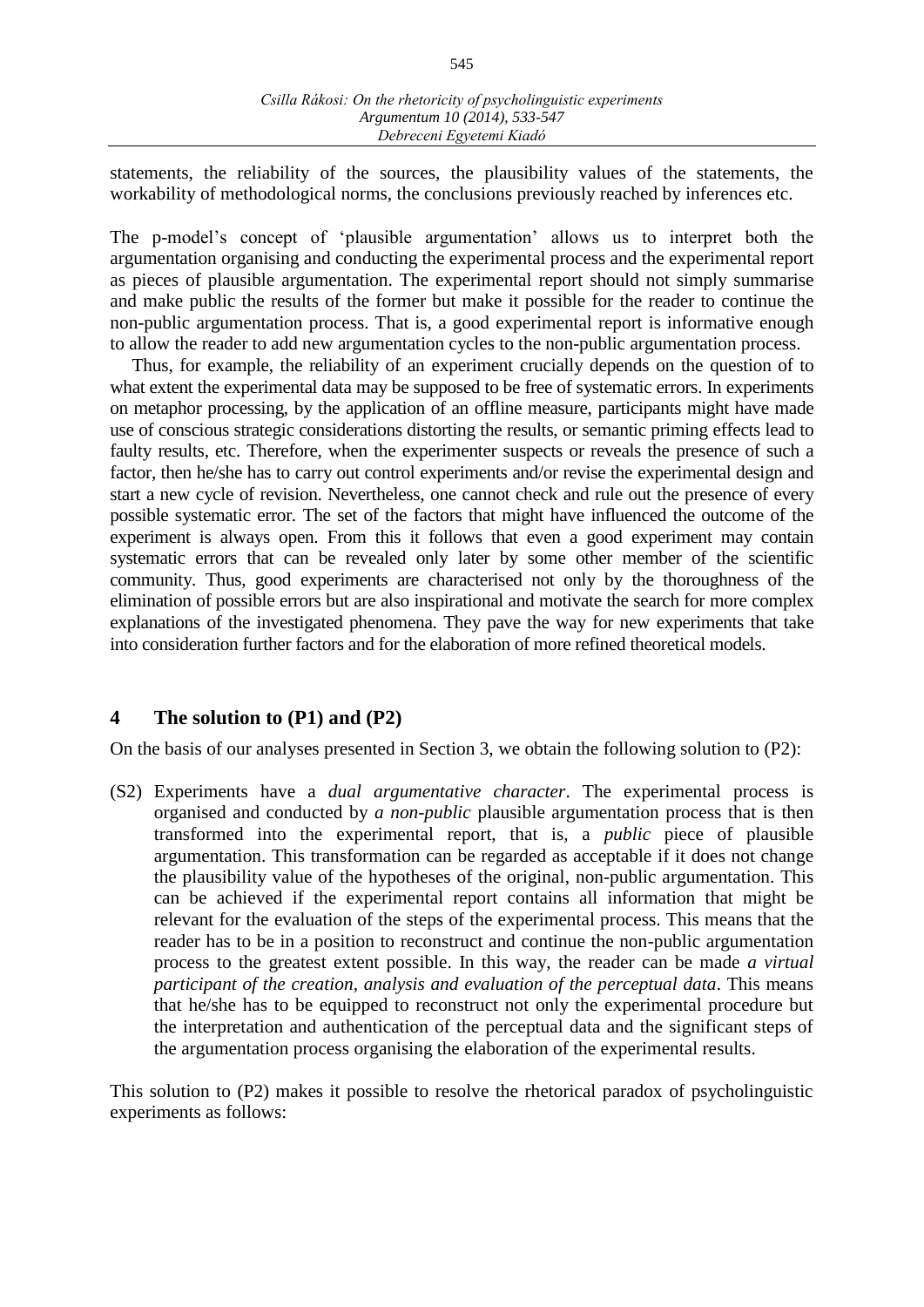- (S1) The reliability of psycholinguistic experiments as data sources can be judged on the basis of the argumentation theoretical analysis of the experimental report with the help of the p-model. The p-model provides tools for, among others
	- (a) revealing the *sources* from which the plausibility of the data and other hypotheses used in experimental reports originate. In this way, the points where plausibility values enter the argumentation process can be identified and their reliability evaluated;
	- (b) representing the *acceptability* of statements as plausibility values. In this way, it can be determined which sources make the statements in experimental reports plausible or implausible, and to what extent;
	- (c) *determining the plausibility value of conclusions of inferences* with premises that are not true with certainty but only plausible to some extent. Thus, not only the impact of direct sources on the plausibility of the statements can be represented, but the impact of plausible or implausible statements on each other as well;
	- (d) *comparing and summarising* the plausibility value of hypotheses stemming from different sources. Therefore, the dynamism of the change in the plausibility of data and hypotheses can be accounted for;
	- (e) *representing the emergence of inconsistencies* and the *strategies* applied to their resolution as plausible argumentation processes. Organising all information at hand (data, sources, hypotheses, inferences, methodological tools, methodological norms etc.), with the introduction of the notion of 'plausible argumentation', the p-model tries to model the comprehensive effect of every change in the informational state;
	- (f) *comparing and evaluating different solutions* to the problems revealed via differentiating between effective (plausible, cyclic and prismatic) and ineffective (fallacious, circular) argumentation.

## **References**

- Arabatzis, T. (2008): Experiment. In: Psillos, S. & Curd, M. (eds.): *The Routledge Companion to Philosophy of Science*. London & New York: Routledge, 159-170.
- Cantor, G. (1989): The rhetoric of experiment. In: Gooding, D., Pinch, T. & Schaffer, S. (eds.): *The Uses of Experiment*. Cambridge: Cambridge University Press, 159-180.
- Geeraerts, D. (2006): Methodology in cognitive linguistics. In: Kristiansen, G., Achard, M., Dirven, R. & de Mendoza Ibáñez, F.J.R. (eds.)(2006): *Cognitive Linguistics: Current Applications and Future Perspectives*. Berlin & New York: de Gruyter, 21-49.
- Gooding, D.C. (2000): Experiment. In: Newton-Smith, W.H. (ed.): *A Companion to the Philosophy of Science*. Malden & Oxford: Blackwell, 117-126.
- Kertész, A. & Rákosi, Cs. (2012): *Data and Evidence in Linguistics: A Plausible Argumentation Model*. Cambridge: Cambridge University Press.
- Kertész, A. & Kiefer, F. (2013): From thought experiments to real experiments in pragmatics. In: Capone, A., Lo Piparo, F., & Carapezza, M. (eds.): *Perspectives on Philosophy and Pragmatics*. Berlin, Heidelberg & New York: Springer, 53-86.